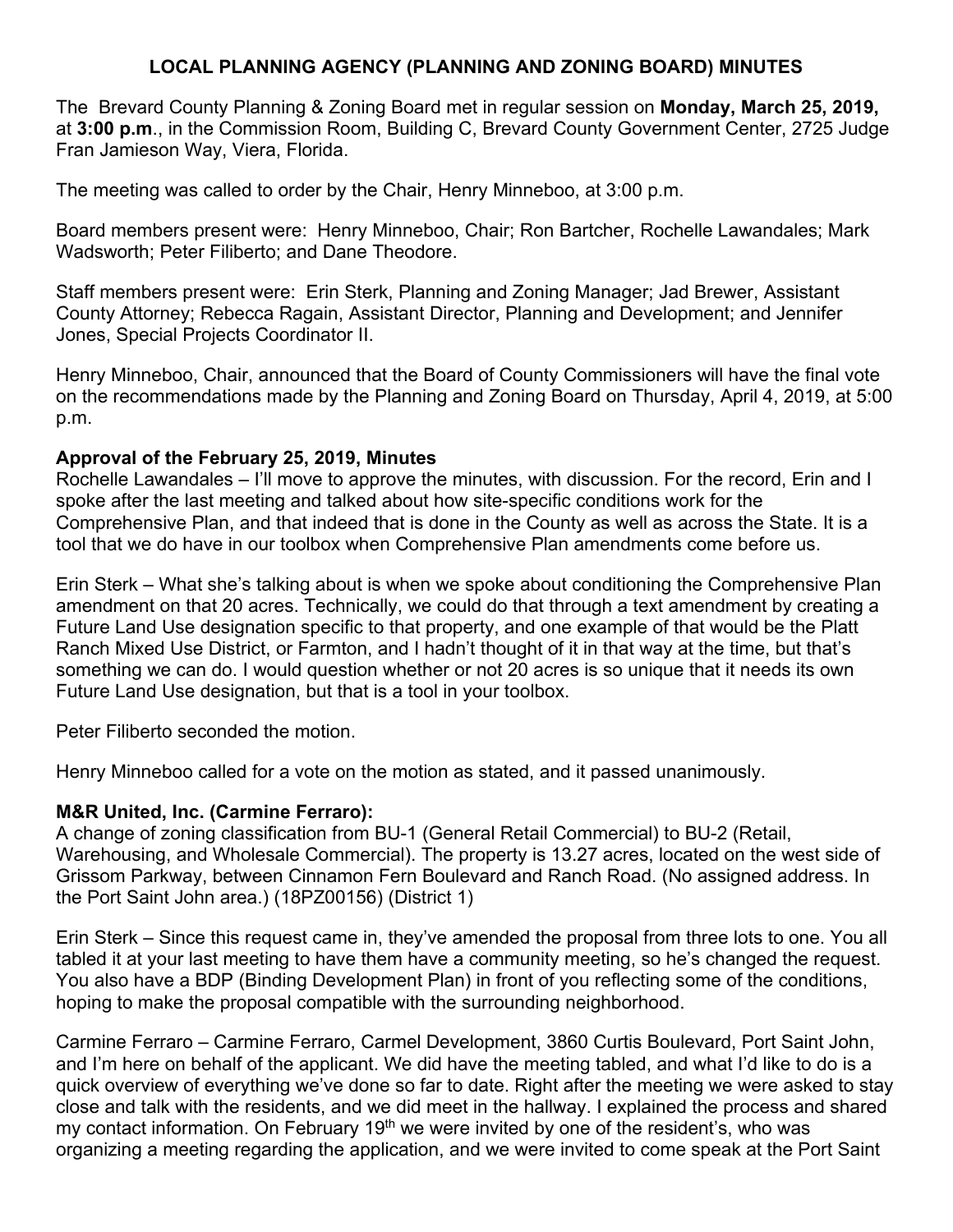John Community Center, which I attended. The idea there was to convey the intent of the developer. I also was interested in going row by row, seat by seat, and there were 70 or so people there. We went to each individual and asked them their concerns. We took each of those concerns and wrote them down and grouped them into several categories, such as traffic, stormwater, lighting, remaining lots, property values, impact from businesses, security, and safety. The feeling in the room was that there was a lot of concern as to how the development was going forward. We told the group that we would like some time to take the input, go back to the owner and engineer to see if we could develop a concept plan or a strategy to come forward that helps address some, if not all, of these concerns. We were prepared to do that, and we held our meeting on March 13<sup>th</sup> at 6:00 p.m. at the Port Saint John Library. We noticed and mailed to all residents within 500 feet, the same radius that gets the zoning notifications, and we also had additional people between the time we met the first time out in the hallway to that night that had already contacted us and wanted information shared with them. At that meeting I addressed and corrected some social media postings comments to make sure the record was clear regarding who owned what and who was doing what. I just wanted that on the record. We also gave an update on where the developer was in the process. We made it very clear, respectfully, that the owner's intent was to develop self-storage and that the owner is able to do that within the BU-1 (General Retail Commercial) zoning classification as long as it meets the additional conditions that BU-1 requires for doing it, and that the owner also wants to add outdoor parking for recreational vehicles and watercraft, and in doing that it is restricted in BU-1 that that type of parking could not be adjacent to a residential lot. We also wanted to let people know that as we were trying to see if we could work something out under the current zoning classification we shared a chart which shows 30 or so uses that are currently permitted under BU-1 with no special or additional conditions. What we wanted to communicate as much as we could was that we felt like the impact from a residential selfstorage facility would be one of the lesser impact uses that could occur there. We wanted to share that with the residents so they understood, because we were hearing people tell us they didn't want anything there, and I wanted to make it clear that something was going to go there, and that the intent of this owner was for it to be a self-storage facility. We came up with two concepts that you have in your package, and you can see that we tried to look at ways that we could address concerns and also still have a viable business. We have a very unique situation that doesn't exist. I've talked about this a few times and I want to get it on the record that in this type of a business, this business does not need a lot of visibility, so we have an opportunity to meet the residents' concerns and goals, which is what we're doing in the BDP (Binding Development Plan), because this is a destination location and it needs to be in a residential neighborhood that serves the area. It's not like a retail store or restaurant that has to have all the trees removed and have big signs, and be very visible. This gave us an opportunity to come forward with these kinds of concepts and draft the BDP. On page 1 of the BDP, what we're further asking is, because we're just looking to do the self-storage, we are willing to restrict it to self-storage only, so if you approve the BU-2 (Retail, Warehousing, and Wholesale Commercial) it will only be self-storage and it will never be anything else, and it will also have the ability to do the outdoor recreational vehicles and watercraft. We are putting this in there in hopes that it helps to not create future precedence because we're not looking to turn a BU-1 tract into BU-2 and then sell it and then the guy who buys it doesn't want to do a storage facility anymore and he puts up a shopping center, or something else he can do in BU-2. Numbers 2 through 10 of the BDP were copied word for word from the BU-1 code of additional conditions. We had no problem with any of those, they all made perfect sense and we wanted to keep them in there. Number 11 is where we got creative and took the landscaping, screening, and berming language and added some additional language, specifically in the middle we added, "Including residences located on the south side of Ranch Road, the east side of Grissom Parkway." The landscape buffer and screening strip shall be completely opaque to a height that is sufficient in order that the building shall not be visible from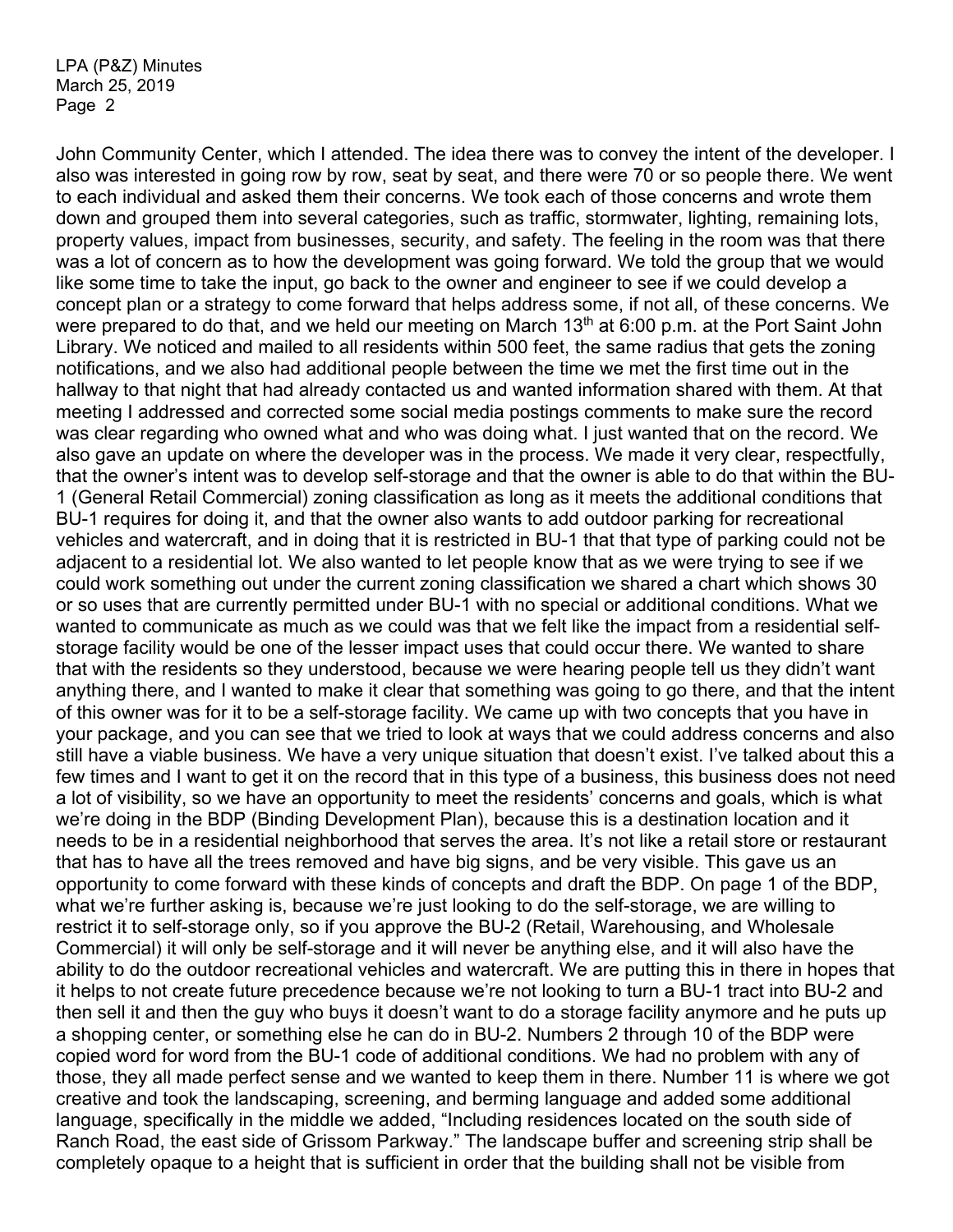ground level, standing in the driveway or yard of any of the aforementioned residences. The only exception to this requirement will be the entrance driveways on Ranch Road on Grissom Parkway. In no event shall the vegetative buffer, existing trees, and undergrowth be less than 20 feet, if existing. Fencing shall only be placed on the inside portion of the property behind the vegetative buffer". One gentleman had said he didn't want to see it, so I took it back to the owner and asked if it could be done to where people do not see it. It will just be trees and fencing with green colored slats that match the tree line, and no one will see it, and they were agreeable to that. In exchange for that we're asking that we be able to build it as a straight metal building. Under the BU-1 (General Retail Commercial) there are restrictions about what metal can be used, and there are windows that have to go in, as well as facades and all different kinds of changes to the architecture to make it look more like it belongs next to a house, which makes perfect sense if it's going to be visible, but if it's not visible, what we're asking in exchange for these additional conditions that we're going to put on the land is that we can build it out of metal and that we can use the chain link fence with colored slats blending with vegetation, and it shall be permitted on the inside portion of the landscape buffer. We did remove one the items in BU-1 that we didn't put in this one, and it was restricting the property to 40% of building coverage. Not knowing how this is going to turn out with all these additional conditions we may be 41% or 42%. We did not want that to be a factor. It's five acres, so we believe we can easily put 40,000 square feet of self-storage, a little bit of outdoor parking, the retention, and cover it completely. If it is a concern for the board we will put it back in there, but we'd ask that we can have some latitude in that, if it's 41% or 42%, that we might be able to get a 5% variance. Finally, what we did to be as transparent as possible is make sure we were keeping in contact with the residents that are directly in the immediate impact of this, on the Ranch Road side and Grissom Parkway side, and behind the property in Cypress Woods, we mailed out a letter to each resident so they would be aware of what were presenting, that a meeting was occurring and that we were trying to see if we could get their support. I'm going to reserve any time I have left for my closing.

Rochelle Lawandales – I just want to be clear about a couple of items in the BDP (Binding Development Plan). There will be no BU-1 uses allowed, in addition to the one BU-2 (Retail, Warehousing, and Wholesale Commercial) use that you're getting, and that's the only use that is allowed?

Carmine Ferraro – The only use that will be permittable will be self-storage with outdoor parking, nothing else.

Rochelle Lawandales – There is a requirement in Number 10, minimum lot size, and that generally refers to what you're starting out with, which is 5 acres. Do you intend to subdivide it, or are these going to be separate ownerships? In other words, I don't know that you need that requirement in there.

Carmine Ferraro – The intent is to develop the entire 5 acres for the storage facility.

Rochelle Lawandales – To me, that's kind of superfluous. Can you explain in Number 11 what you mean by the buffer, that the trees and undergrowth be less than 20 feet if existing.

Carmine Ferraro – We've done a very preliminary kind of study on the property so far, a little bit of soil borings and survey work; we've done no type of tree count or anything like that. It's a very wooded area, so we believe it's sufficient tree and undergrowth canopy to make the 20 feet, but we don't want to be dinged if it's 18 feet. We believe it's there. Any deficiency in tree line will be covered by a fence,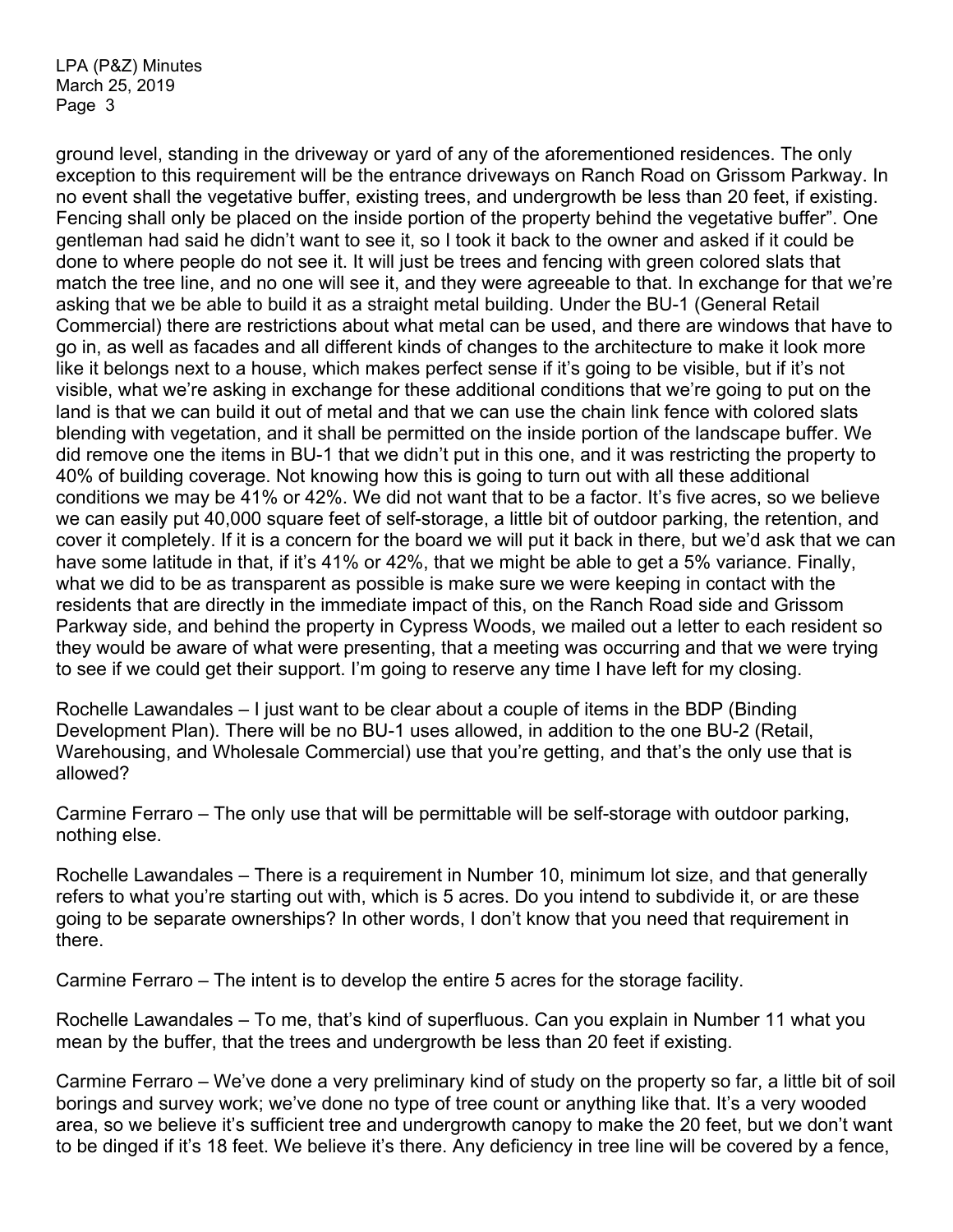and that's the way we've explained it to the residents. You can see between some of those trees, and all you're going to see are green colored slats that match the vegetative canopy to a height that is above the buildings and you will not be able to see the buildings or the outdoor parking from your homes.

Rochelle Lawandales – By putting this paragraph in the BDP (Binding Development Plan), is the intent that this would supersede the County's general landscape requirement?

Erin Sterk – You don't have it, because we're just working on it, but because of the change in proposal we had to go back to Natural Resources to have them review the language to ensure that it wasn't perceived as a waiver to the code. They have some specific concerns about – I don't know how you want to word this – that it should refer to Section 62-4342 for landscape buffers, to allow for that process to take place, the evaluation of the intent of this, but that the minimum code requirements be met as well. Second, with the fencing being the height of the buildings, if they're above the 6 or 8 feet that the code allows for, you would need a variance to pursue that height. I'm not sure if we've boxed ourselves into a corner with that. I'm going to have to pull up the code real quick and find out what the flexibility is on that.

Rebecca Ragain – In addition to that, the site plan code requires a minimum 6-foot block wall adjacent to residential zoning, so that can't be waived by the BDP.

Rochelle Lawandales – In terms of the lot coverage, I think you'll be governed by whatever the BU-2 (Retail, Warehousing, and Wholesale Commercial) zoning classification says that you'll have to be, whether it's 40% or 70%, or whatever that is you'll have to meet that code, along with whatever stormwater permits. Are you asking this board to pick one or two, or have you decided on one, or did the community give you any input on either of those?

Carmine Ferraro – That was as of the March 13<sup>th</sup> meeting and that's as far as we've gone with the concept. We have a little bit of a challenge ahead of us to make this work. We need to explore further what the canopy looks like, we need to determine the best place to put the pond in terms of good engineering. The developer, under the BDP, will be able to save a little bit of money, so he's going to value an engineer to the extent that he meets all of the requirements of the BDP, so we're in the beginning stages of what we have promised to do, and we will share with any resident that wants the site plans along the way. I've got good email communication with people and they have a social media site that they can share things on. We'll be as transparent as we can, but we're not even in site planning yet.

Ron Bartcher – You haven't picked one plan over the other yet, right?

Carmine Ferraro – Correct.

Ron Bartcher – In both plans, on the north driveway, there's an area marked HC, and it looks like parking for five or so, is that what that is?

Carmine Ferraro – Yes, outdoor recreational vehicle and watercraft.

Ron Bartcher – You also have an area of wetlands that's marked as future outdoor parking.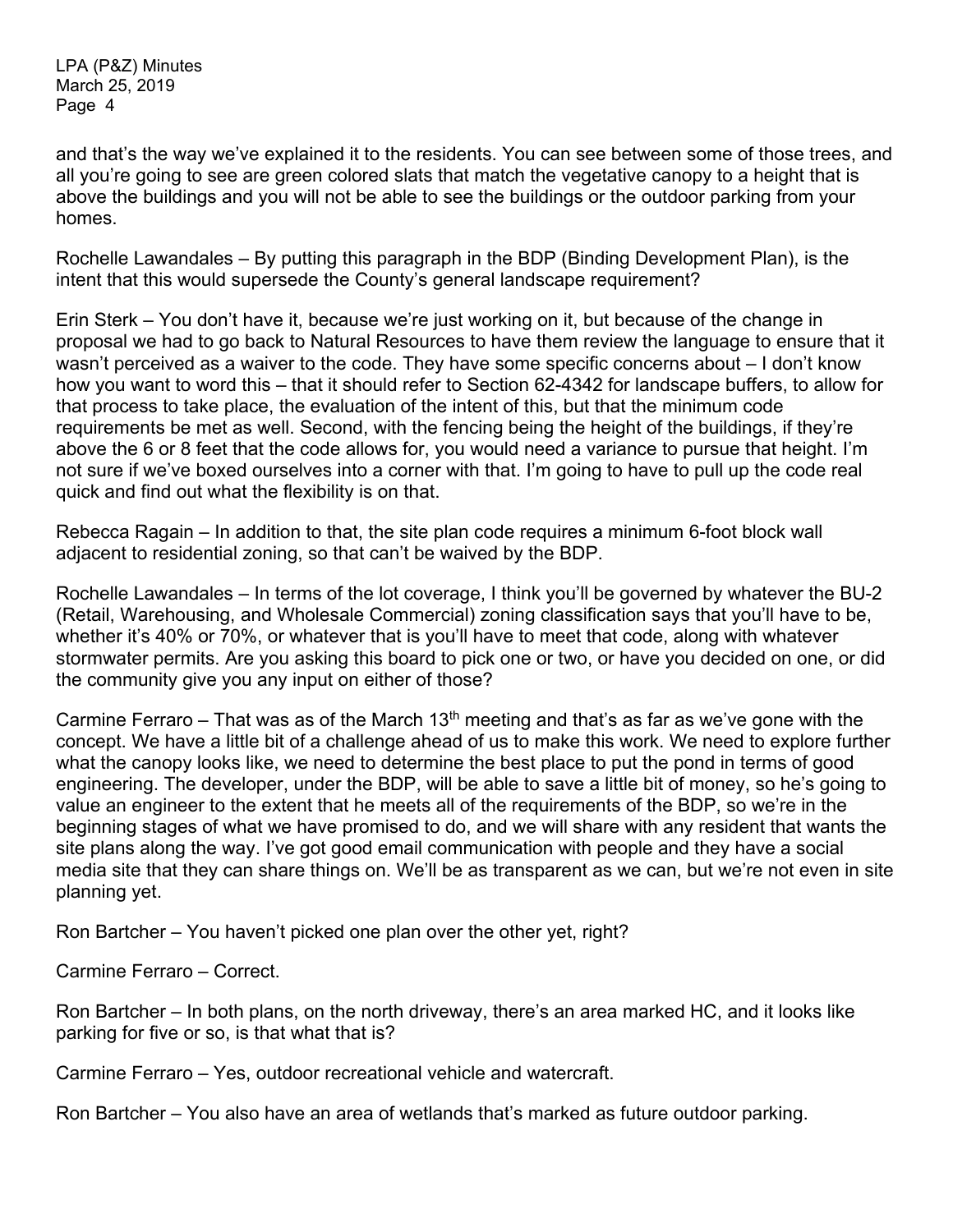Carmine Ferraro – What will happen is, because this was originally all three lots and it was going to be easier to make some choices, and now since it's all just one lot they will have to mitigate the wetlands and go through the mitigation process in order to be able to utilize that area. We don't know if it's going to be better served to put the pond in the front, the back, or the side, but that's going to be an engineering decision and then we'll go from there to determine where the parking can go. It's going to be limited parking, but it's going to be in either the front or the back.

Ron Bartcher – You're thinking you might develop that wetlands as a retention pond?

Carmine Ferraro – Yes, possibly.

Ron Bartcher – You also said you haven't done a tree survey, so you don't really know what kind of trees? I noticed you had some trees marked on there, but in the area that's going to be developed where the building is there's no identification of any trees.

Carmine Ferraro – At this stage, no, we have to do the full tree survey as we go through site planning. We did one pre-con meeting to get our bearings, but we haven't submitted an application yet.

Ron Bartcher – I was just wondering if it made any difference in your plan to preserve as many of those specimen trees as you could.

Carmine Ferraro – I would imagine that with this thing having canopy on three sides, I think that's very doable because there's going to be a large canopy of existing vegetation and undergrowth on all three sides of the property, on the west side, the south side, and on the east side.

Ron Bartcher – The regulations specifically address trees 24 inches in diameter, and I noticed only one tree that was identified in your preliminary plan as meeting that requirement, but there are a lot of trees on there.

Carmine Ferraro – It is a very wooded area.

Ron Bartcher – Do you have any intention of storing anything other than recreational vehicles?

Carmine Ferraro – The outdoor parking is going to be recreational vehicles and watercraft. We didn't say boats because we wanted to be able to include Ski-Do's and the water jets and those things, so it will be watercraft and recreational vehicles only.

Ron Bartcher – And you don't expect there to be any 18-wheelers stored there?

Carmine Ferraro – No, that won't be permitted; it's not permitted under the code, or under the BDP (Binding Development Plan).

Peter Filiberto – You're saying the building is going to be metal, but there's not going to be any modular units on the property?

Carmine Ferraro – Like you would find at a school?

Peter Filiberto – Correct.

Carmine Ferraro – No, just the recreational vehicles and the watercraft.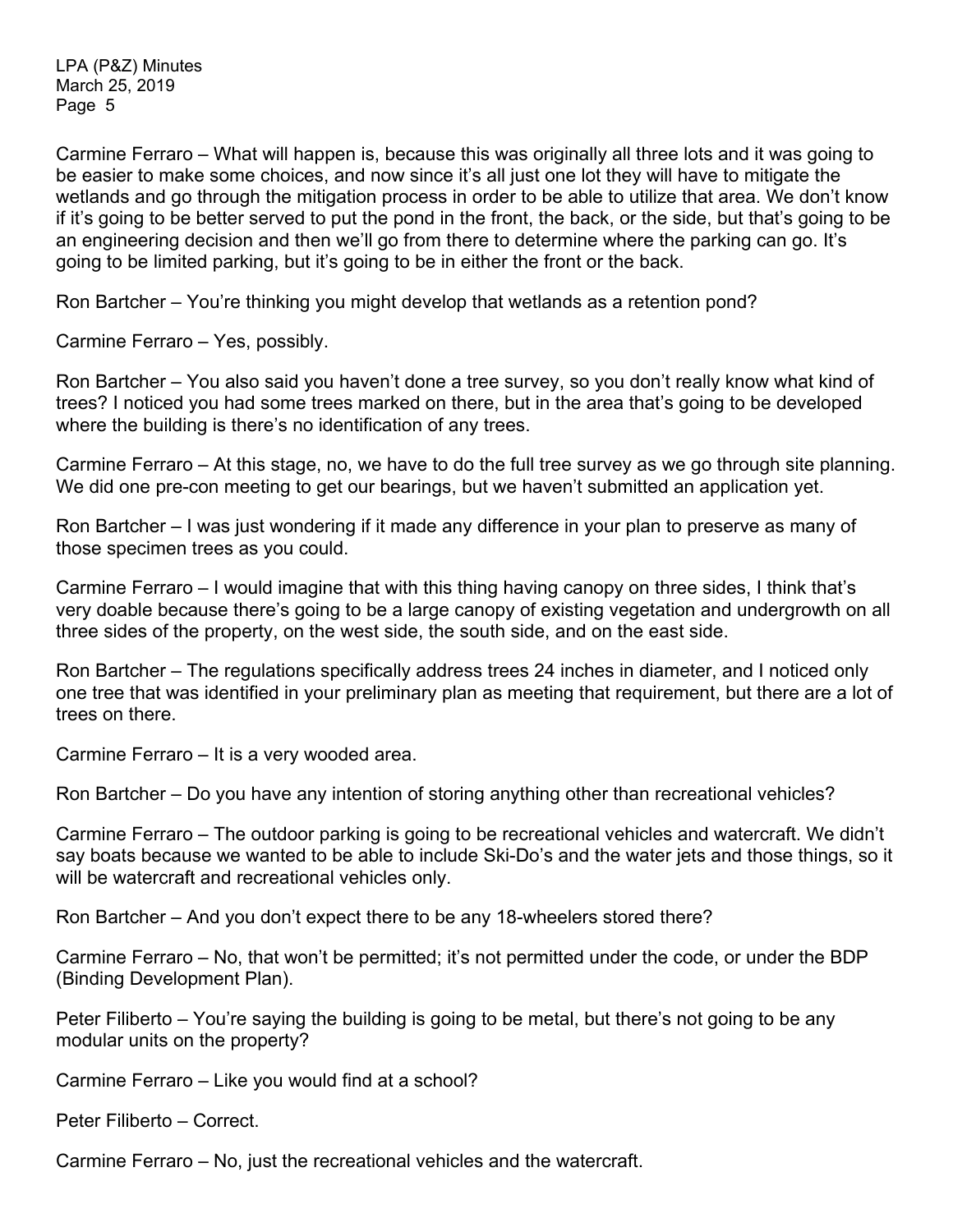Peter Filiberto – And I trust that the metal building will be up to code in case a hurricane comes through?

Henry Minneboo – Yes, I can guarantee you that's going to be to code.

Peter Filiberto – This fencing and landscaping sounds beautiful, but is there going to be barbed wire on it?

Carmine Ferraro – Some storage facilities have that. I think the canopy and a potentially 14-foot fence is going to be good enough of a deterrent. I don't anticipate them putting any kind of barbed wire on it. In today's industry, self-storage is different in terms of surveillance. There's going to be 24-hour infrared surveillance throughout this property, and through wi-fi it will be on anyone's cell phone if they want, so there's constant eyes on the property.

Public Comment:

Linda Donahoe – My name is Linda Donahoe, I'm the President of the Cypress Woods Homeowners Association. I'm not speaking for the entire association, I've just got general opinions of the community, and some are for it and some are against it. A lot of it is going to depend on the buffer, the noise, and how it's going to affect our community. We're three lots over, and they own all three lots, and our main entrance is one-way, in and out, so we're concerned with this traveling over to our main entrance. We also have homes that are going to be backed up to this that are worried about noise, worried about sight, and we're also worried about our home values, and if it's going to detract on our home value or not. What I'm hearing from the gentleman, it sounds like there's a whole lot of "ifs" out there still. Maybe the trees are there, maybe the trees aren't there, and maybe there will be a 20-foot buffer, and maybe there won't be a 20-foot buffer. I think that we're ahead of the game and shouldn't be at this point just yet.

Jeff Mascia – I'm Jeff Mascia, I live across the street from this project, at 7350 Grissom Parkway. I have no idea how this property was even zoned business to begin with. It's sandwiched between two residential communities, and it doesn't make any sense unless you're an investor and bought property cheap, then houses got built around it, and now you have really good commercial property. I don't think anybody really wants to live next to a storage facility; I don't. I don't know what kind of choices we have. I'm trying to work with Carmine, but I don't want to see it. I live right next to it, and when I'm sitting in my pool this is what I have to look at. For the last 20 years it has been woods. I never would have thought that was commercial property. Maybe 30 years ago Port Saint John was a different place, and when you sent out that letter to everyone within 500 feet, Uncle Buck was probably the only guy there. Now there's houses there. It really doesn't make any sense at all that it's zoned commercial, but we are trying to work with Carmine, since it is what it is. I'd like to see it go back to residential. I'd like to have neighbors that you can borrow a cup of sugar from, like these people in Viera. I don't think you'd want a storage facility or a 7-Eleven popping up in your backyard. That is something I'd like to see dealt with first. I would like to work with Carmine, and if we don't see it, if we don't hear it, and it doesn't affect our lives, maybe we can work with it. The whole thing is, I don't want to talk about a fence with nice green slats; I don't want to see it. If it's behind enough trees and enough dirt, then I don't care what kind of fence they put up, I just don't want to see it. They own the whole 13-acre lot, and they have enough property that they could bury this thing inside there and nobody would see it. They might have to use a little bit more of their land, but they already have it, so they wouldn't have to go out and buy it. Maybe they should put it in the middle and then nobody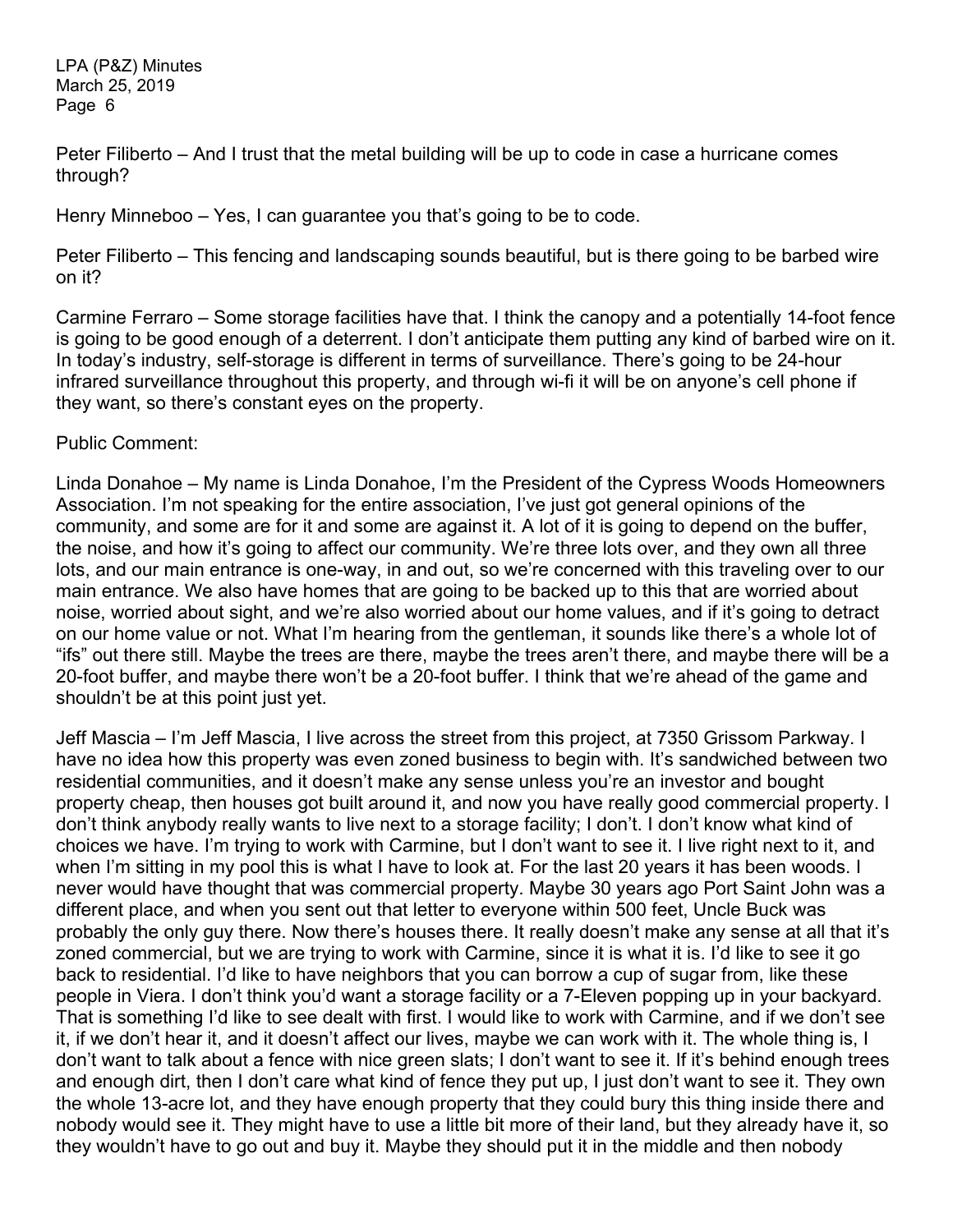would know about it. If you drive by there, you'll see what I mean, that this property never should have been zoned commercial, or the houses around it shouldn't have been sold. You don't put a commercial piece of property in the middle of a residential neighborhood. North of the Shell station they are building a bunch of commercial property and all kinds of junk, and that's fine, it should stay up there. South of the Shell, it's houses when you roll into Port Saint John. It's one of the last little communities around here. There are a lot of people who bought property a long time ago and they are sitting on property they would love to see zoned commercial because there's not a lot of it. You ride down Dixon Boulevard, and who would want to live there? This is a residential community, and it should really be looked at as to what's really going on over here. You guys should take a ride down there before you make any type of decision. You guys are our protection, you know how the law is going to be written. We know layman's terms, but we don't want to get sandbagged or something in the wording that says we signed off on it and said it was okay. You guys need to protect us with what you would want next to your house.

Jose Hernandez – My name is Jose Hernandez, 5070 Everett Street. I agree with Jeff on everything he said. When I bought my house I went through the Veterans Administration to get the loan. I moved there from Orlando because I was uncomfortable and I didn't come back from a war to be uncomfortable. I wanted to find a place where I have peace, and Port Saint John has given me peace. To see that they are going to build a storage facility in the back of my home, and I was telling the gentleman today that I would think it would be nice if they put some roads back there and they pave it, but I don't want to see a storage facility in the back of my home, either. What I paid for my house is not going to be nearly enough if I want to sell it now because they're going to build storage, and I'm not going to get that back.

Chelsea Partridge – Good afternoon, my name is Chelsea Partridge, I'm a new homeowner in Port Saint John, and I live 6731 Opal Avenue. Like many of the homeowners here, I'm not directly affected by where this is, and it will not be seen by my property, but I do have concern about the precedent that this rezoning might set. I've driven around Port Saint John, and I'm not familiar with the other zoning classifications of the undeveloped land, but there are pockets of undeveloped land and I worry that if this rezoning goes through all of those areas of land might be open for possible rezoning as well. That precedent is something that I'm a little uncomfortable with, and I also echo what everyone else has said about the effect on property values and things like that, that this could have. Really, a deep concern of mine would be the potential precedent that this would set.

Chris Clemens – Chris Clemens 5522 Yaupon Holly, and I'm a member of the Cypress Woods Community. I've been involved in trying to get copies of the information disseminated to our community, and you office has been helpful in trying to get the information out. Just as a homeowner in Cypress Woods, I feel that it would be detrimental to our properties, and I feel that even though they have come up with these two plans, there's still a lot of unanswered questions, which I think this gentleman was trying to look into or ask questions about the wetlands. Also, the arterial road, which Grissom Parkway is, and whether or not the capacity for this type of facility, and a traffic study. It all seems like a nice plan, but there's still impact that hasn't been looked at, and I don't know where that comes along in the process. There's a crossing guard on Grissom Parkway. A lot of us did not know that this was zoned commercial, which I guess is our fault because we've lived there since 2006, and I guess it's been zoned commercial for years, but it is plunked right in the middle of residential. That is my opinion that going to BU-2 (Retail, Warehousing, and Wholesale Commercial) is not what the community needs.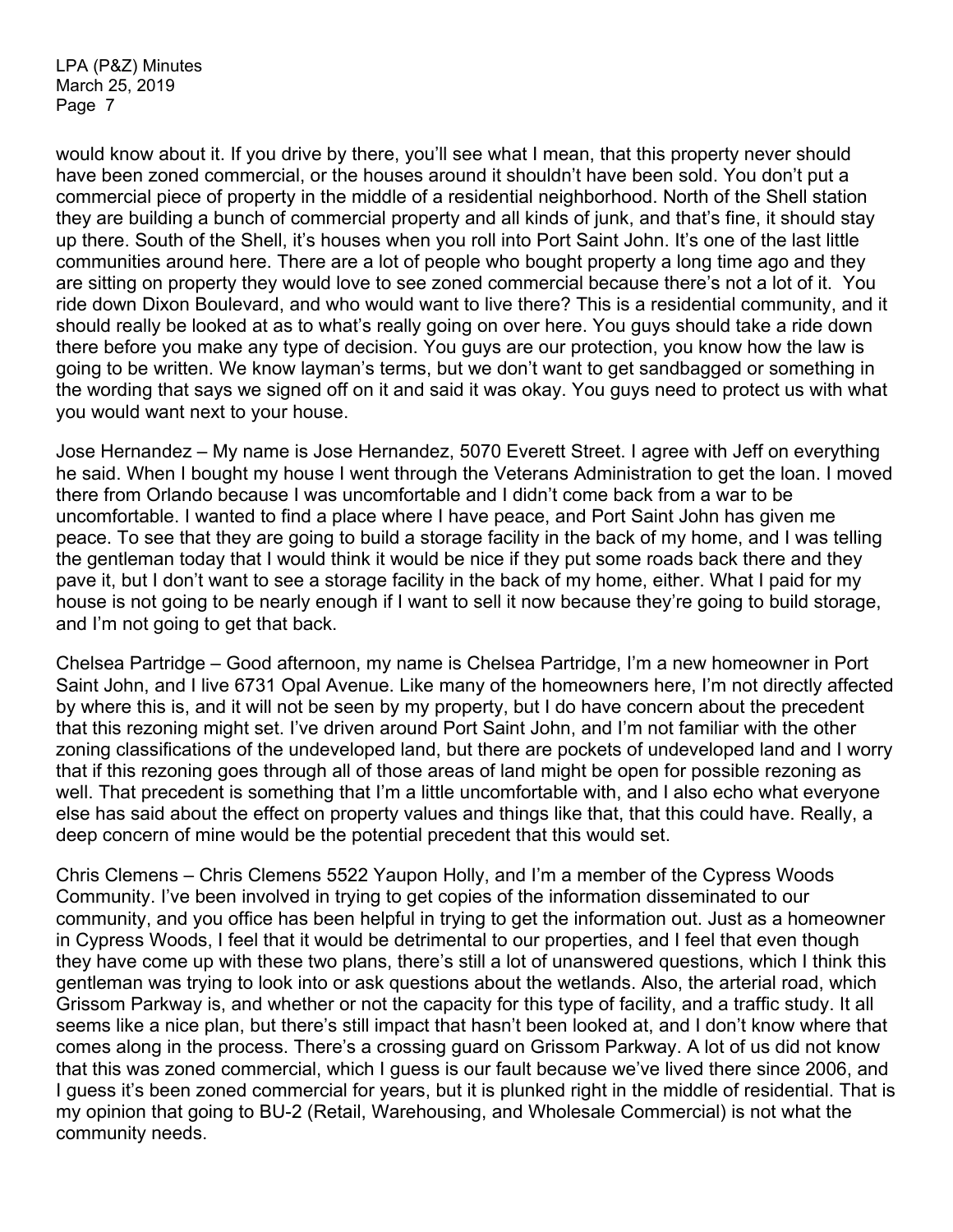Carmine Ferraro – Let me briefly address some of the comments. Regarding noise, there are ordinances in place and rules that are already in place for how that's governed, lighting and noise. We'll comply with all of that, and the business owner will have to comply with that. The property was rezoned in 1997 and pre-dates my owner's purchase of the property. Regarding the comment about using all of the land, although it might make sense to do something like that – the total purchase price for that land was a little over \$1 million – to utilize more land than you need for the facility you need to build is a good way not to be in the development business for a very long time, so you need to realistically weigh how much land you can use for development so that it can achieve its goals and at the same time hopefully make some money for its intended purpose. It's not feasible using more than we have to, and using five acres for a facility of that size is – it can be done on less land, but we felt comfortable dedicating the entire five acres to it, which is the southern lot. Regarding the comment about precedent, that was one I brought up, but if you were to approve this and the County were to approve it and it were to become part of the approval record, and another developer wanted to stand in front of the boards at a future date and say they are going to build something commercial that will have no visibility from the roads at all, I don't think that's creating a precedent that you would have to worry about. If it was just rezoning from BU-1 (General Retail Commercial) to BU-2 (Retail, Warehousing, and Wholesale Commercial), to be able to do whatever you want, I don't know if I could stand before you – I live in Port Saint John, it's a community I've been involved in for years, and I think it would be a horrible idea. I believe we've given you the right kind of tools to be able to make sure that it's not going to create a bad precedent for you in the future. Regarding unanswered questions, it's a very good point. In this process, as everybody knows, this is the first step. Developers sometimes spend a lot of money and never achieve what they've intended; they can go through the entire process, go through site planning, and never put a shovel in the ground. It costs more and more money as you go through the process, and it gets more and more risky. What we're saying is we're going to commit ourselves right now today to this box, and if we can't make it work in a site plan, if we can't make it work properly for what they want to do, then they're not going to build it, but they will have spent the money. We're putting that trust up front in saying that however it's going to end up in a site plan, it's going to meet this criteria, and we're hoping that's sufficient to put that trust forward. As far as low-impact versus mid-impact and high-impact, of all the uses that could be considered here, we believe this is one of the more low-impact uses. It's unrealistic to think the property would remain vacant and never be developed. I've shown you that the BU-1 zoning allows for more uses today that are far more impactful to the residential area and that can be developed with no public meetings and no board actions. My client can build a self-storage facility providing it adheres to the conditions of BU-1 with no public meeting and no board actions. My client desires to add outdoor parking for recreational vehicles and watercraft without the condition of BU-1 with it being located next to a residential lot. All these additional conditions will cost and add money to the development, so in exchange for approving the zoning to BU-2 with this BDP (Binding Development Plan), we would ask that you give that consideration and approve it.

Mark Wadsworth – The reason you want to go to BU-2 is just for outside parking?

Carmine Ferraro – It started out that way, but as staff pointed out to us, the process to develop selfstorage in BU-1 – because the buildings can't be metal – the code talks about windows, breaks in the line of facades, changes to the architecture that make it look less and less like a storage facility. It would cost a lot more money to do that, so we felt like if it can't be seen and we give these assurances, we'd like to just build it in the cheaper fashion, which would be a standard metal building.

Mark Wadsworth – In the BU-2 zoning?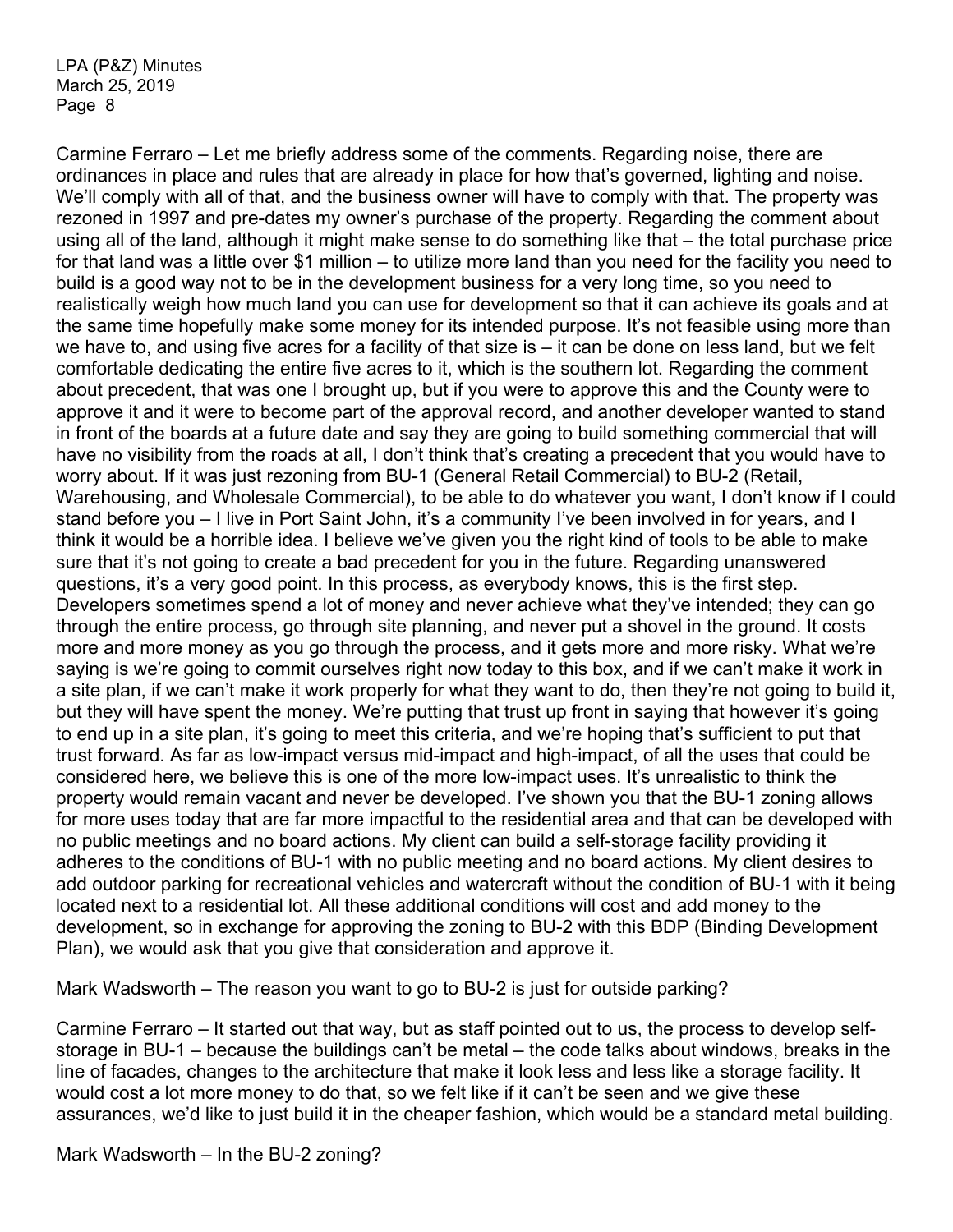Carmine Ferraro – That we would be permitted to do that in BU-2 (Retail, Warehousing, and Wholesale Commercial).

Erin Sterk – The BU-1 (General Retail Commercial) zoning classification has criteria for basically sheathing the outside of a metal building, but unfortunately, in the Permitted with Conditions section for self-storage and mini-warehouse use, the conditions in there say you can't do metal buildings at all, even if you wanted to build them with all the sheathing, for that particular use in BU-1, the code doesn't allow for it at all. In order to build a metal building, only in BU-2 would that be allowed for that use.

Carmine Ferraro – It also addresses roofing and facades. It's quite involved.

Dane Theodore – I was a little confused about the 6-foot masonry wall requirement. Could you clarify that? Are you asking for a waiver from that?

Erin Sterk – First of all, going to the requirements for fencing in general, the code says no fence or wall on any property shall exceed 6 feet in height in residential zoning classifications, or 8 feet in commercial, or 10 feet in height in commercial where located adjacent in a residential zoning classification. They couldn't go above 10 feet unless this BDP (Binding Development Plan) called for 12 feet. You will recall that recently you had the 12-foot fence come forward in a BDP and it allowed for you to include conditions that they would put trees in front of the fence, so they got to do the fence that the facility and they screened it, essentially. You could give them the allowance for the 12-foot wall here in a BDP that would eliminate the need for them to go to the Board of Adjustment for a variance to get that additional fence height. But if we're talking about 17 feet, or whatever it is, that's going to be a Board of Adjustment thing, and this BDP couldn't obligate them to that; only the variance would allow for that. Then, it gets into the wall provision, which is the Land Development code requirements, which is when adjacent to residential a masonry wall is required. The same limitations on the height would be applicable, but it would have to be a wall adjacent to residential, which in this place is just the west side of the property. There are houses separated by the roadway, but that's not adjacent to. When we're talking about what this board is asking of the applicant for the surrounding community, I'm telling you our code would necessitate a wall to the west side.

Dane Theodore – Just to clarify, that is a masonry wall that would be, whatever it needs to be, to screen it, correct?

Erin Sterk – It would be up to 10 feet is what the code would allow for, but it's required to be 6 feet.

Dane Theodore – That would supersede the BDP which talks about a slatted fence, correct?

Erin Sterk – Right.

Carmine Ferraro – Is it possible that by the time we go before the County Commission, or if we had to table the County for the next meeting, could we work all that out so that the BDP becomes the governing document, and then whatever we need to add or take out of it, because I don't think the owner's intent is to build a wall, put up a fence, and maintain the vegetative buffer. I wasn't aware that there might be some other requirements, such as the Board of Adjustment that we might have to go through.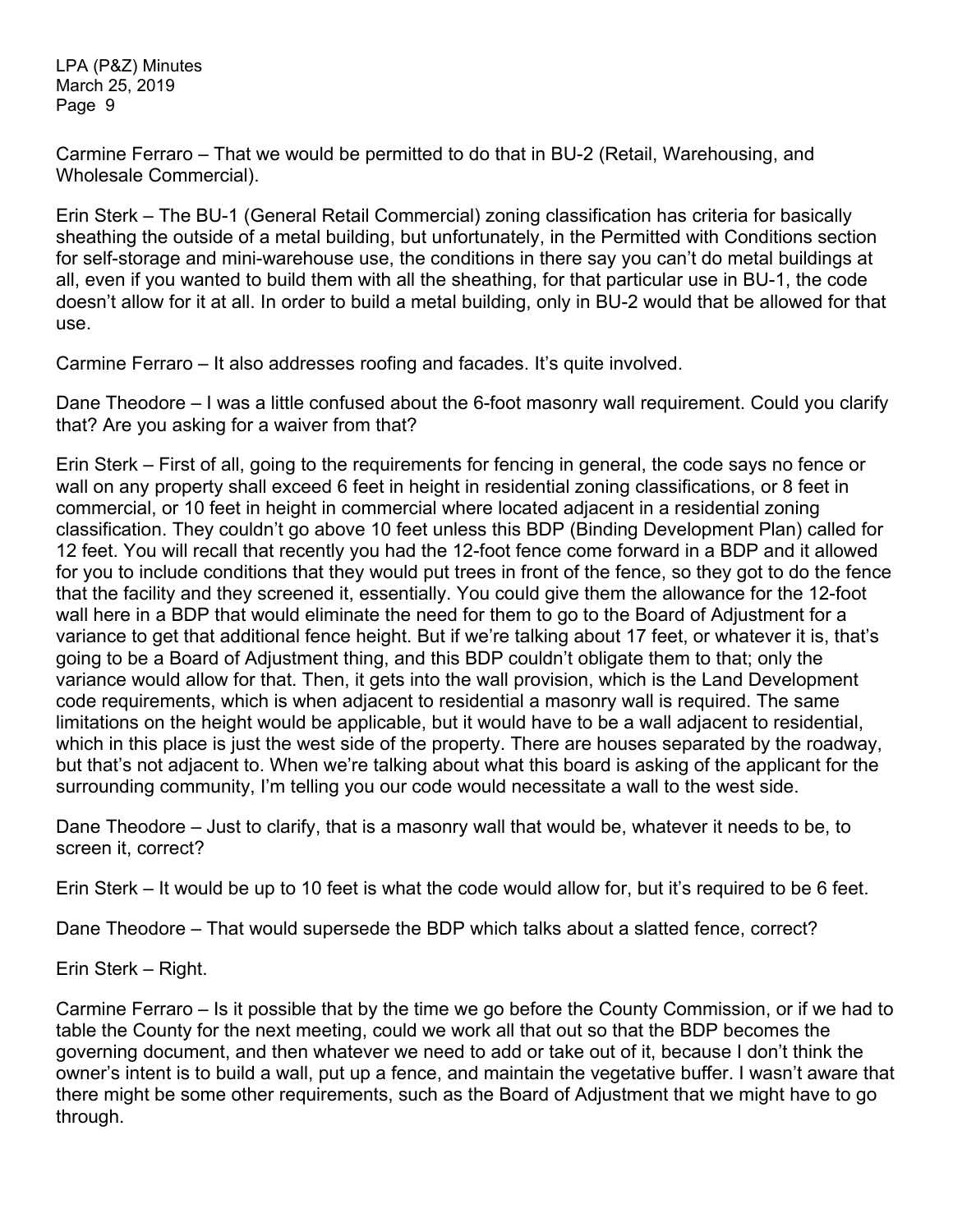Erin Sterk – Folks typically apply for the variance at the same time and they can get to the Board of Adjustment quicker, so it's something that we can table to let the item to go through that process. Is the wall requirement waiverable?

Rebecca Ragain – That would be a waiver to the Board of County Commissioners to the site plan code. It's a waiver, not a variance.

Erin Sterk – To go from a block wall to a fence, but the height limitation, if above 12 feet, would need to go to the Board of Adjustment.

Rochelle Lawandales – Your owner owns all three parcels?

Carmine Ferraro – Correct.

Rochelle Lawandales – Why was this particular piece selected for this use?

Carmine Ferraro – That particular piece was selected because during the very early stages of the engineering it was going to work best to create the turnaround that a fire truck would need, or other large vehicles would need, to get in and out of the property without having to come in and out of the same entrance. We were told we'd need a second entrance and it made sense, understanding that they knew they have to improve Ranch Road, and they understood that and they are going to pave Ranch Road up to that point; thereby, creating a better traffic flow for that type of vehicle.

Rochelle Lawandales – As opposed to doing the same kind of U or circle.

Carmine Ferraro – Yes, a U around the building, which with the turning radiuses it seemed to make better sense. There may be the occasional large truck that drops off a houseful of furniture and we don't want them to get stuck. This was originally looked at for either the north corner or the south corner, and they elected the south corner.

Rochelle Lawandales – It seems to me that you would have a little bit better separation distance if you did use either of the top two lots, and you wouldn't abutting lots 12 and 13. I want to make sure that with the landscape requirements that we all understand that they have to meet the code, and there are extra landscape requirements and buffering requirements, Type A, B, C, between these kinds of uses and residential properties.

Erin Sterk – It would be helpful if we included a clarification in there that's subject to Section 62-4342.

Rochelle Lawandales – That may not be something that you're willing to do, but I believe that the requirements for the type of buffers needed between these kinds of uses is more appropriate than what's being submitted here.

Erin Sterk – I think some of the concern I heard was that if there's berming proposed and there's a specimen tree in an area that's to be bermed and we've committed to berm it and we kill a tree just to put a, you know, that we would want to have the authority to be flexible in that review.

Rochelle Lawandales – I would hope that you do have the authority to be flexible in those cases. I would really like to see the stormwater in the back, as a buffer, if this is going to be approved. I think from a design standpoint that makes the most sense to further the distance of sound and noise, which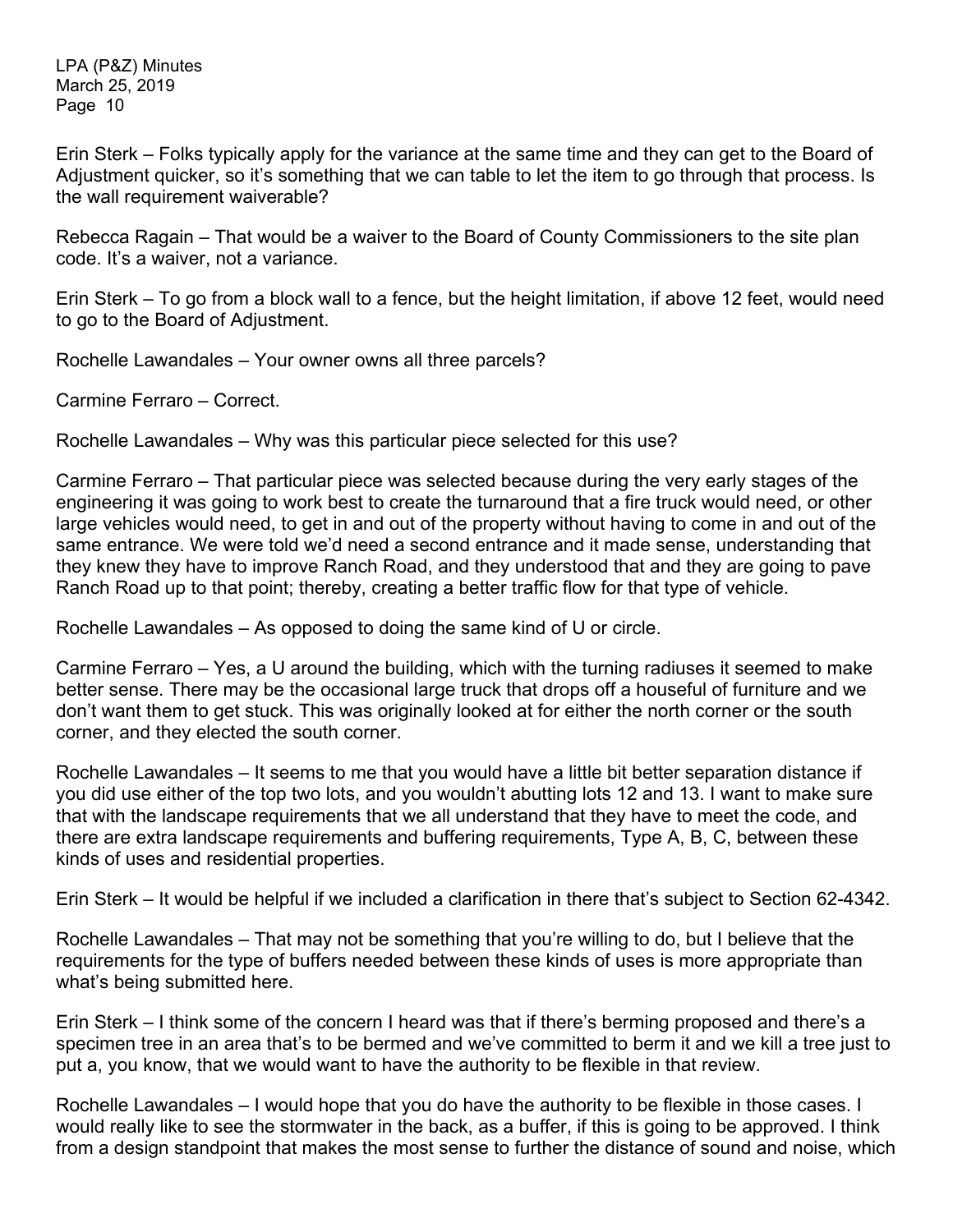I don't think this is going to be a noisy environment, but I think that that aids in providing better protection for the residents. I'm not going to sit here and design your project, but I'm going to tell you that my vote on this would be that you meet the landscape requirements, that the stormwater pond goes in the rear, if you're going to use this lot, and that you're not allowed to use a metal building. I think if you were developing under the BU-1 (General Retail Commercial) it would be a nice looking building that would fit better with the community. I think doing a metal building here in this location could have an effect on the ability of other commercial uses, and the other two lots. If you were coming in as BU-1 it would be a nice site-built concrete block, stone, modern looking facility. If you were willing to do that, a nice Mr. Stor-it, as an example, that kind of a building, I would have less of a problem.

Carmine Ferraro – In regards to the pond, if it's doable to put it in the back then I'll ask the owner to do that. It's a wet pond and wet ponds are a little smaller than dry ponds, so it's going to dictate what the soil says, but I think he put it in the back as one of his concepts because he felt like it was doable. As far as the BU-1, if we do go forward under BU-1 it's going to be visible from some sides of the property, so I do think this is better because I think under BU-1, the way we interpreted the code, the only lot that would be defined as adjacent with the lot line would be the west lot line. The residents made it very clear to me, who live on Ranch Road, they feel they are adjacent, and Grissom is adjacent as well, even though maybe technically they're not.

Rochelle Lawandales – If it's to be done under a BDP (Binding Development Plan), under the BU-2 (Retail, Warehousing, and Wholesale Commercial) zoning, these are things that I would change.

Carmine Ferraro – Okay, I understand, I think we can take those in, yes. What I'd like to do, when we get in front of the County Commission, I'd like to have everything all sown up, and the BDP, and we can address what waivers we may or may not need, and have it all presented nicely, and hopefully at that point we will have answers on some of the concepts, and maybe bring our concept forward at that meeting. If we have to table for 30 days we will.

Henry Minneboo – I'd rather you table it at that level than here, because all these people came here, so I don't want to bring them back two or three times.

Carmine Ferraro – I'm talking about the County Commission meeting coming up. If we need a little more time, and it sounds like the board is saying you'd like the answers to some of those questions.

Henry Minneboo – Erin, give me some of the crazy things under BU-1 that they can do.

Erin Sterk – Crazy, to me, there's a lot of things perceived by a community to not be compatible, but craze to me is an impact on the infrastructure that could mean that the road cannot serve the property, or the level of service challenges. What we found is that in BU-1 the two uses that generate a lot of trips, which are developed nearby in BU-1, is a gas station and a fast foot restaurant. Those two high-intensity trip generators are going away with this proposal. I don't know that there would be another gas station that would come in three lots down from the other gas station, but there is one in BU-1 right there, so that is something that could show up. There are some other things, like auto repair and stuff like that. Anything like auto repair would be very noisy.

Henry Minneboo – The property north of this, it is four-lane, but isn't it commercial on both sides? There's about 7,000 lineal feet north of what I'll call the power transmission line, there's commercial on both sides. Look at your map and see if that shows up.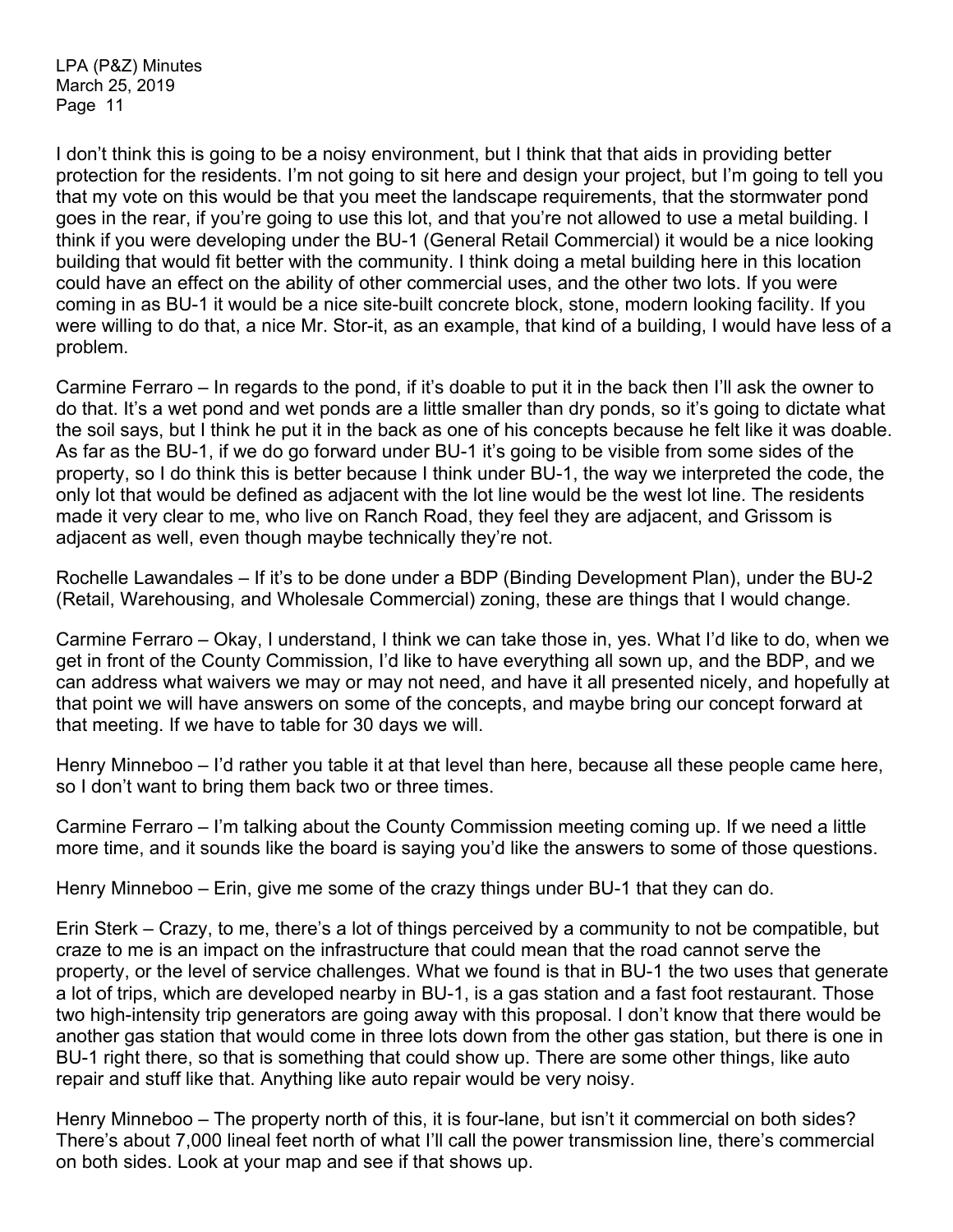Erin Sterk – This is all utilities infrastructure related where it hasn't been developed up until the City of Titusville boundary.

Henry Minneboo – It could be in the City of Titusville, but it's still commercial.

Erin Sterk – Yes, there's tons of Titusville marketing of that corridor.

Henry Minneboo – If we go south of the southern border of what's identified as Port Saint John, we have a substantial amount of commercial down there, don't we?

Erin Sterk – Off Grissom, past Port Saint John Parkway, yes.

Henry Minneboo – This is probably the only part that's still two-lane; north of this it is four-lane. Would you safely say this is Step 1 of 28 more stops he's got to make?

Erin Sterk – Yes, he's got a lot of work to do to even bring this to fruition. Now that I'm pulling up the zoning map for the area, there has been a corridor study done along the southern Grissom Parkway, which elaborated on the desire for commercial along that corridor. Most of that property still has GU (General Use) zoning, so it doesn't actually have zoning for commercial, but that's the intention of that area.

Peter Filiberto – I see this was zoned commercial in 1997, and I think the BU-2 would be less impactful for traffic, fire safety, water, and sewer. With the BDP (Binding Development Plan) here and the clarification of landscaping and the stormwater location, I'll make a motion to approve.

Rochelle Lawandales – I'll second for discussion. I would like to offer an amendment to that, that the architecture be not metal, and that the fence has to meet whatever the code requires, with the landscaping. But I think your motion with the landscaping might take care of that fence.

Peter Filiberto – I did have some concerns about the metal building; however, my concerns are with a hurricane, and what would happen to a metal building if a hurricane came through. Mr. Minneboo confirmed that it would be strong, and that was my only concern.

Rochelle Lawandales - For the benefit of the residential community and the neighborhood around it, I think it needs to have some sort of sheathing or something to disguise the metal building aspect of it.

Henry Minneboo – They're doing some phenomenal things with metal buildings. I've seen some metal buildings that didn't look metal.

Rochelle Lawandales – I'd be fine with that. I think that might make the neighbors a little happier, too. I don't know how we say that in terms of the BDP.

Henry Minneboo – Isn't that happening today? We're seeing some textures on metal buildings that are different than the old days.

Erin Sterk – Mostly, we're seeing them because we have code that requires it. I don't think they're doing it because they want to. Mostly, they're encapsulating it in something that meets the code.

Rochelle Lawandales – Would this require that? It seemed to me that this takes it out of that. That's correct. This does not require what you just stated.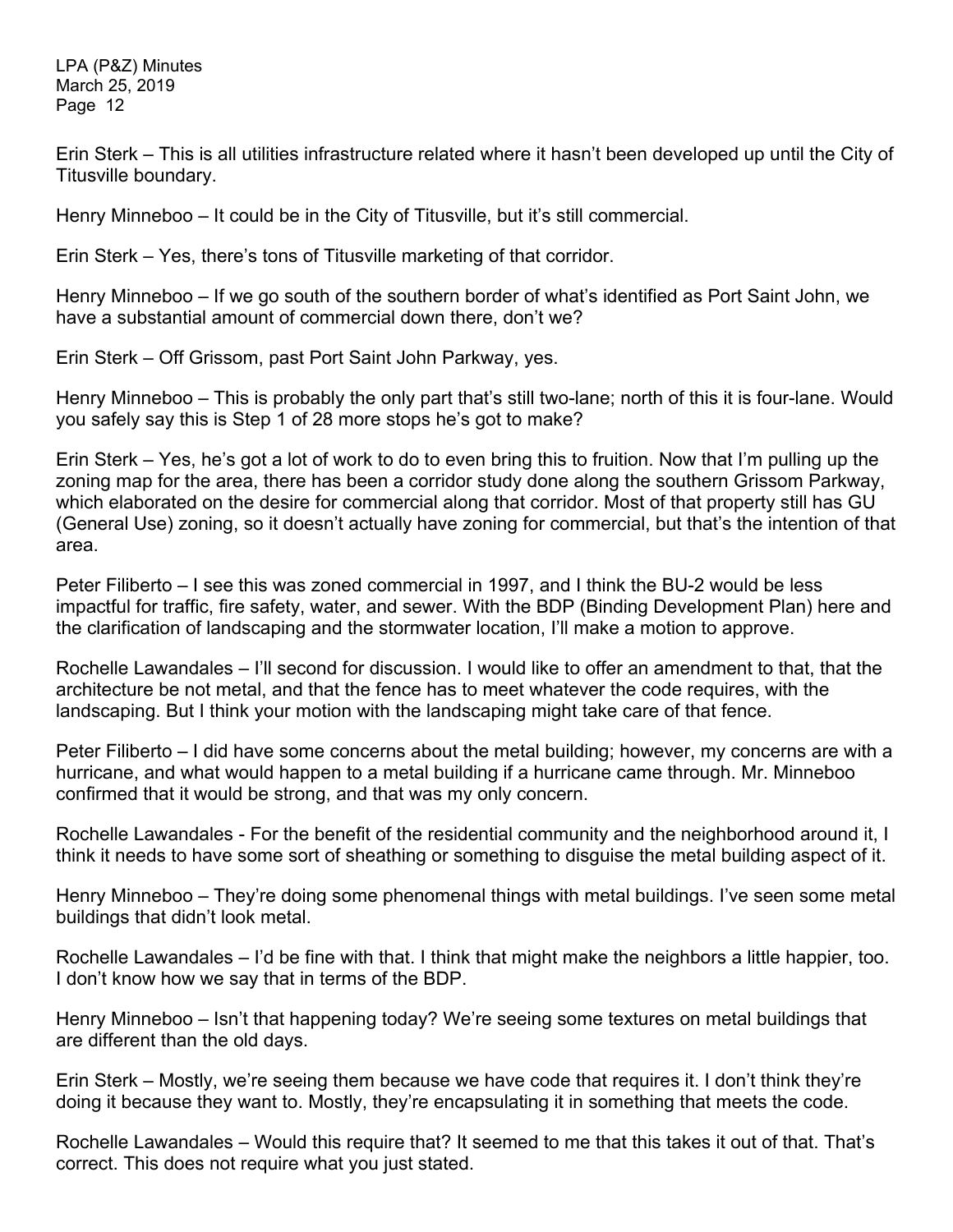Dane Theodore – As an architect, I'm all for prettier buildings, but I'm a little confused. I thought that they were advocating a metal building that wouldn't be seen by any of the neighbors. So, my confusion is, you're advocating for a non-metal building to look prettier. May I ask the applicant where it would be seen from? Across Ranch Road?

Rochelle Lawandales – You' see it on Grissom.

Dane Theodore – Where would someone see this building if you develop as you're proposing?

Carmine Ferraro – According to the BDP (Binding Development Plan), the people who are going to see the building are those that are inside the area, inside the storage area.

Dane Theodore – From north, south, east, and west, of that property; to the north is your property. So, east, south, and west, who would see that metal building?

Carmine Ferraro – If we do it according to the BDP, nobody will see it. Part of my presentation today was to ask that we be able to do it as metal because there's a cost savings for the owner to do that in exchange for making it invisible to the resident. If we have to build it at the higher expense, and do all the other things, it may not make sense at all.

Dane Theodore – Let's assume for the sake of argument that a 12-foot high wall doesn't make it invisible, is that the maximum height they're going to be allowed?

Erin Sterk – Twelve feet if you memorialize it in the BDP, and beyond that if they were to go to the Board of Adjustment and ask for a variance.

Dane Theodore – They're saying they are going to make it as tall as necessary to make it invisible, even if it's 14 feet, so what I'm struggling with is, do you put the money into the building, or do you put the money into a 14-foot metal fence?

Carmine Ferraro – Correct, and whatever other additional enhancements we have to do to make it invisible, yes.

Rochelle Lawandales – My question would be, how aesthetic is a chain link fence 14 feet high with green slats in it.

Carmine Ferraro – We'll also have a canopy and that's the beauty of this project, the canopy is mature, the undergrowth has never been touched, and it lends itself to creating 60 – 70% of that buffer already. If we have to berm-up some areas and then put a fence on top of that, we'll do what we have to do. Please understand that we're talking, in some cases, 200 – 300 feet away, and unless it's a really big building that sticks out, or an ugly color or something, then it might be visible through the trees, but I really believe that we're presenting it in such a fashion, it's a unique situation and maybe setting a precedent for future development in residential communities that might make sense. There are some businesses that I believe communities need, and I believe self-storage is one of them.

Henry Minneboo – We'd like to see a finished product, but at this level there's nobody in their right mind who is going to give us a finished product because they have so many other steps to go through. We're just the beginning, and it would have been nice if we had that.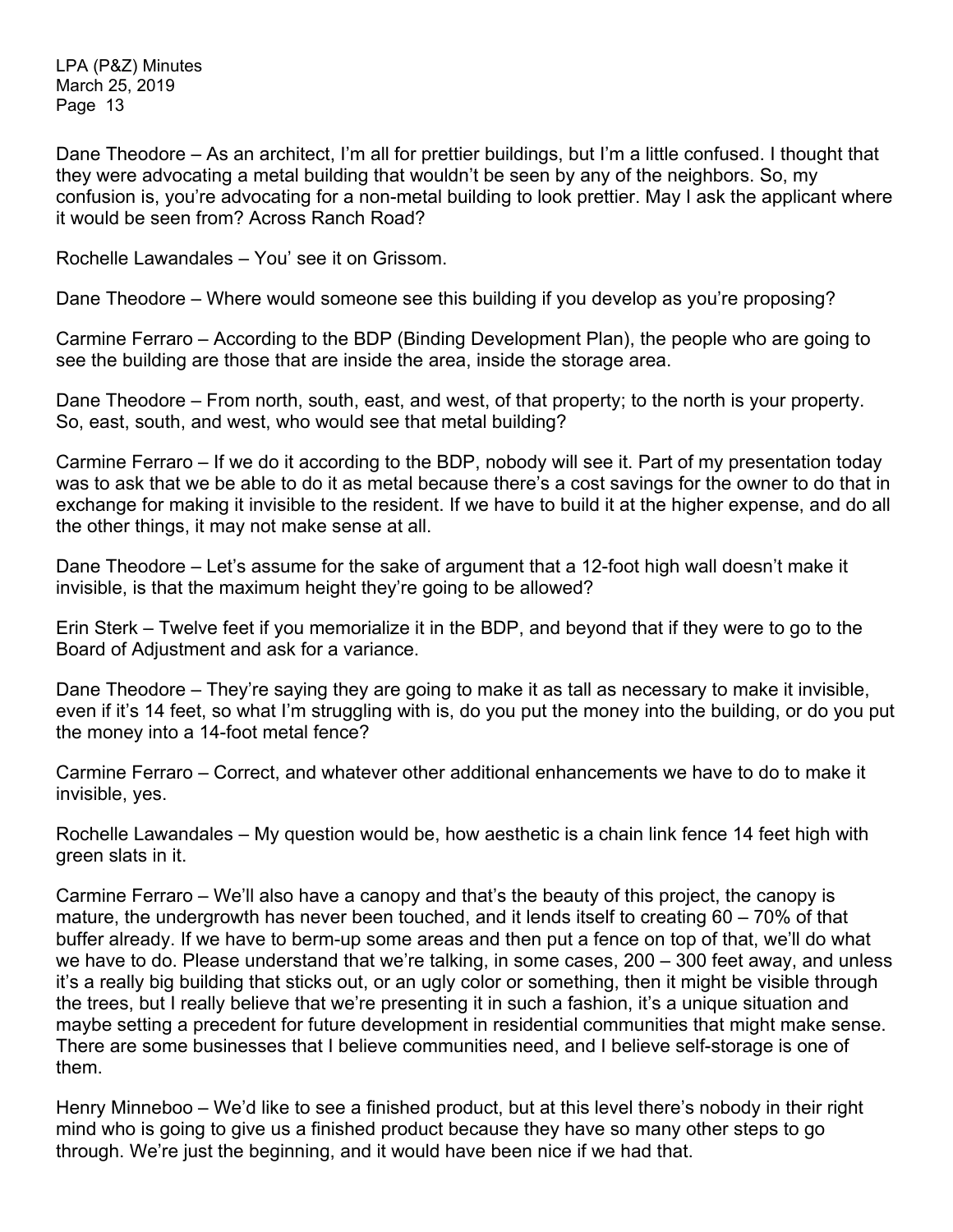Rochelle Lawandales – I don't have a problem with the use, I have a problem with what it looks like, and that's my issue.

Carmine Ferraro – The difference between metal and standard construction could be as much as \$30 - \$40 per square-foot, so it is substantial.

Dane Theodore – Is this a one-story building?

Carmine Ferraro – Yes, one story.

Henry Minneboo – I don't want to see a restaurant there.

Carmine Ferraro – It's a standard storage facility that will probably be under 12 feet, but it is a preengineered metal building.

Rochelle Lawandales – What kind of roof?

Carmine Ferraro – It would be a pitched metal roof; standing seam metal roof.

Erin Sterk – I have one comment. I'd just like to think about this parcel in context with the other two commercial parcels next to it. Our code requires interconnectivity between those things. Specifically, to limit the number of curb cuts on the roadway so that you can drive through. When there is no one who is going to see this, and when there is a Taco Bell to the north of it that could happen in BU-1 (General Retail Commercial), and they drive through this to get to Ranch Road to get out, there will be people traveling through this property to get to the adjacent future commercial uses. Our code would require cross-connectivity be memorialized at site development. So, at some point, someone is driving through this fenced area, whether it be screened or not, at some point with the commercial development to the north, the idea is that they all tie in together and that there's circulation between the uses. That's something that we haven't gotten into, but it's in the staff report that that's required.

Henry Minneboo called for a vote on the motion as stated.

Rochelle Lawandales – I need clarification. I'm going to offer an amendment that the metal building, at a minimum, have some sheathing as it would have to in BU-1, and that there be inter-connectivity.

Erin Sterk – The metal building section of the code requires it, "The metal structure shall be galvanized and shall utilize a factory finished painted siding, at a minimum, and that the roofline shall be architecturally treated with a mansard groove in another acceptable manner to enhance the appearance of the front of the metal structure." It doesn't prohibit the construction, just literally requires that the front of the building have some sort of treatment on it.

Rochelle Lawandales – I'm fine with that. That's as in BU-1, correct?

Erin Sterk – Yes, that's the BU-1, TU-1 (General Tourist Commercial), and TU-2 (Transient Tourist Commercial) zoning classifications that have those limitations.

Rochelle Lawandales – The amendment would be a metal building as allowed in BU-1.